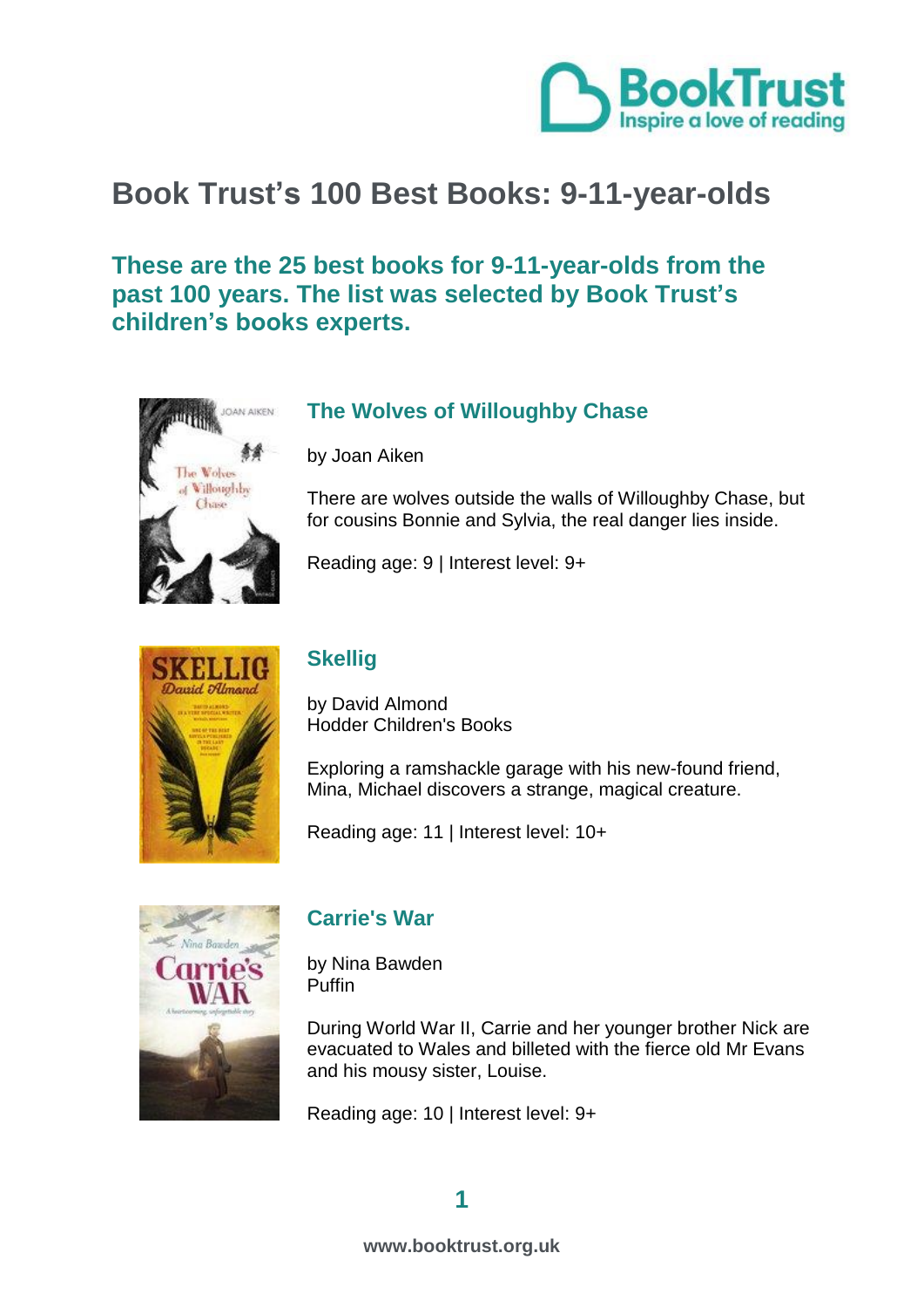



# **[Artemis Fowl](http://www.booktrust.org.uk/books/view/28627)**

by Eoin Colfer **Puffin** 

Twelve-year-old criminal mastermind Artemis Fowl hatches an ingenious plot to steal all the gold in fairy land.

Reading age: 10 | Interest level: 8+



# **[Millions](http://www.booktrust.org.uk/books/view/24993)**

by Frank Cottrell Boyce Macmillan Children's books

One night, a bag containing £229,370 falls from the sky and flattens the hermitage. Damian is convinced it is a gift from God.

Reading age: 9 | Interest level: 9+



# **[The Witches](http://www.booktrust.org.uk/books/view/33343)**

by Roald Dahl Puffin

Real witches disguise themselves as lovely ladies, when secretly they want to squish and squelch all the wretched children they despise.

Reading age: 10 | Interest level: 10+



### **[Matilda](http://www.booktrust.org.uk/books/view/25342)**

by Roald Dahl and Quentin Blake Puffin

This modern fairy-tale with a brilliantly inspiring young heroine is one of Roald Dahl's best loved stories.

Reading age: 8 | Interest level: 7+

# **2**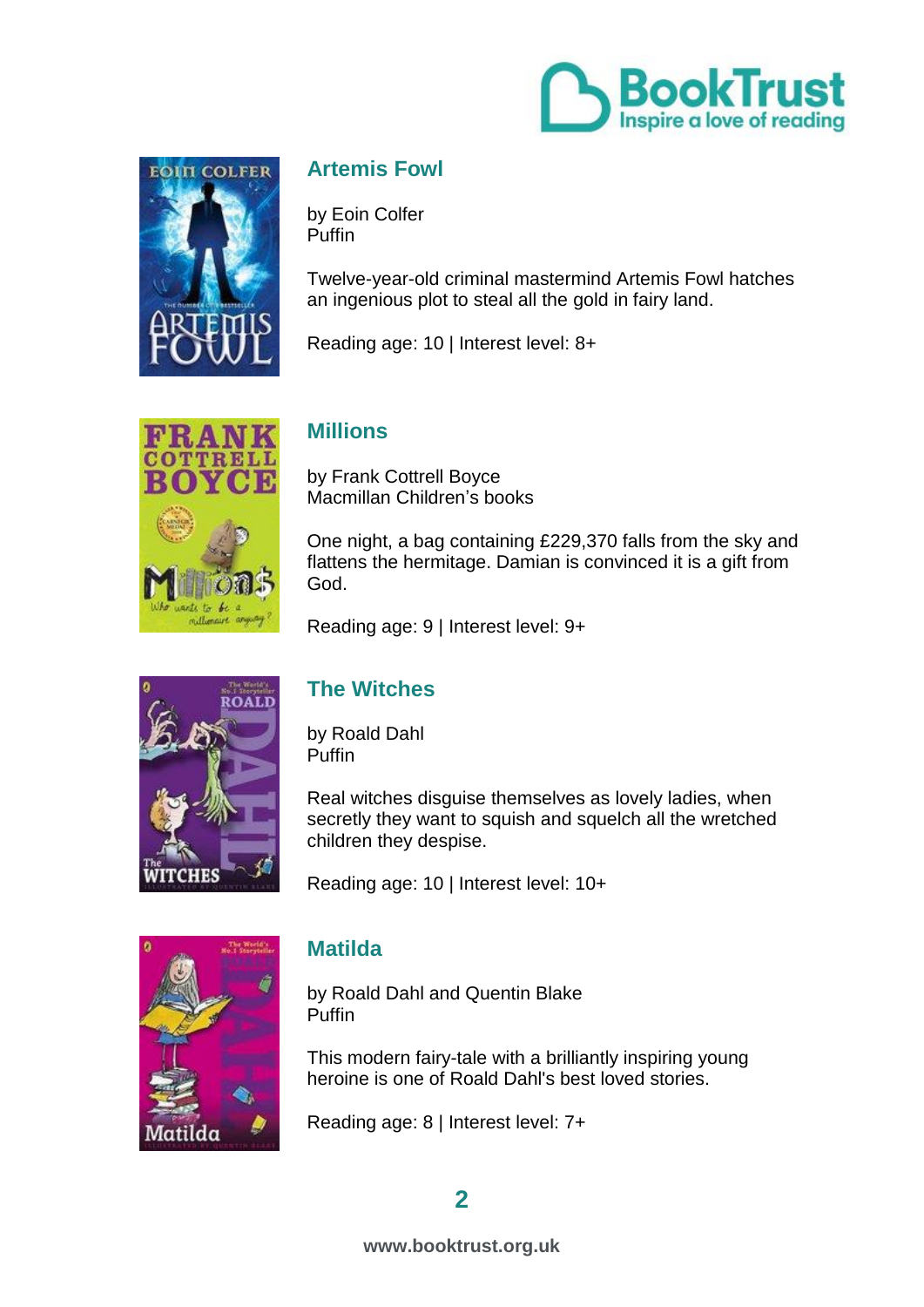



### **[Flour Babies](http://www.booktrust.org.uk/books/view/24398)**

by Anne Fine Puffin

As part of a Child Development project, each boy in Class 4C is given a 'flour baby', a sack of flour which must be looked after for three weeks, ensuring it does not get lost or dirty.

Reading age: 9 | Interest level: 9+



#### **[Once](http://www.booktrust.org.uk/books/view/25454)**

by Morris Gleitzman Puffin

Morris Gleitzman brings heart and humour to the difficult subject of the Holocaust in this ground-breaking children's book.

Reading age: 9 | Interest level: 10+



### **[The Adventures of Tintin](http://www.booktrust.org.uk/books/view/33297)**

by Hergé Egmont

Resourceful junior reporter Tintin embarks on a series of exciting international adventures, accompanied by his faithful dog Snowy, in this favourite series.

Reading age: 9 | Interest level: 7+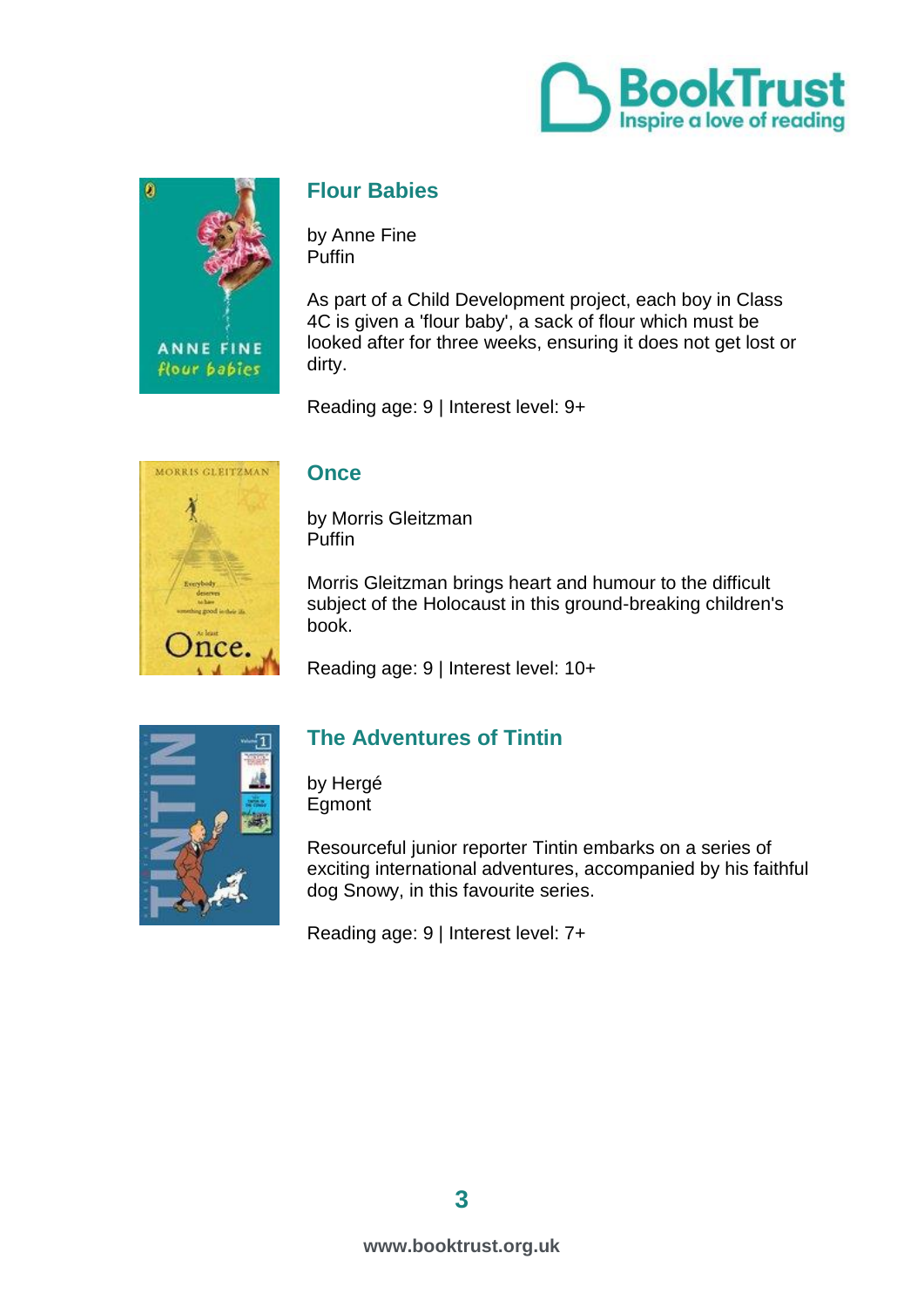



# **[Journey to the River Sea](http://www.booktrust.org.uk/books/view/24769)**

by Eva Ibbotson Macmillan Children's Books

Orphan Maia is thrilled to learn she is to live with relatives in South America and cannot wait to experience the sights, sounds and smells of the Amazon.

Reading age: 10 | Interest level: 9+



# **[Stig of the Dump](http://www.booktrust.org.uk/books/view/33315)**

by Clive King Puffin

Exploring an old chalk pit, Barney meets a strange boy who wears a rabbit skin and speaks in grunts.

Reading age: 8 | Interest level 8+



# **[The Lion, the Witch and the Wardrobe](http://www.booktrust.org.uk/books/view/33305)**

by C S Lewis HarperCollins Children's

When Peter, Susan, Edmund and Lucy - step through a wardrobe door in the strange country house where they are staying, they find themselves in the land of Narnia.

Reading age: 9 | Interest level 9+



### **[Goodnight Mister Tom](http://www.booktrust.org.uk/books/view/30275)**

by Michelle Magorian Puffin

Willie Beech, a lonely and deprived child, is evacuated to a tiny English village just before the Second World War, and finds himself living with reclusive widower Thomas Oakley.

Reading age: 10 | Interest level: 9+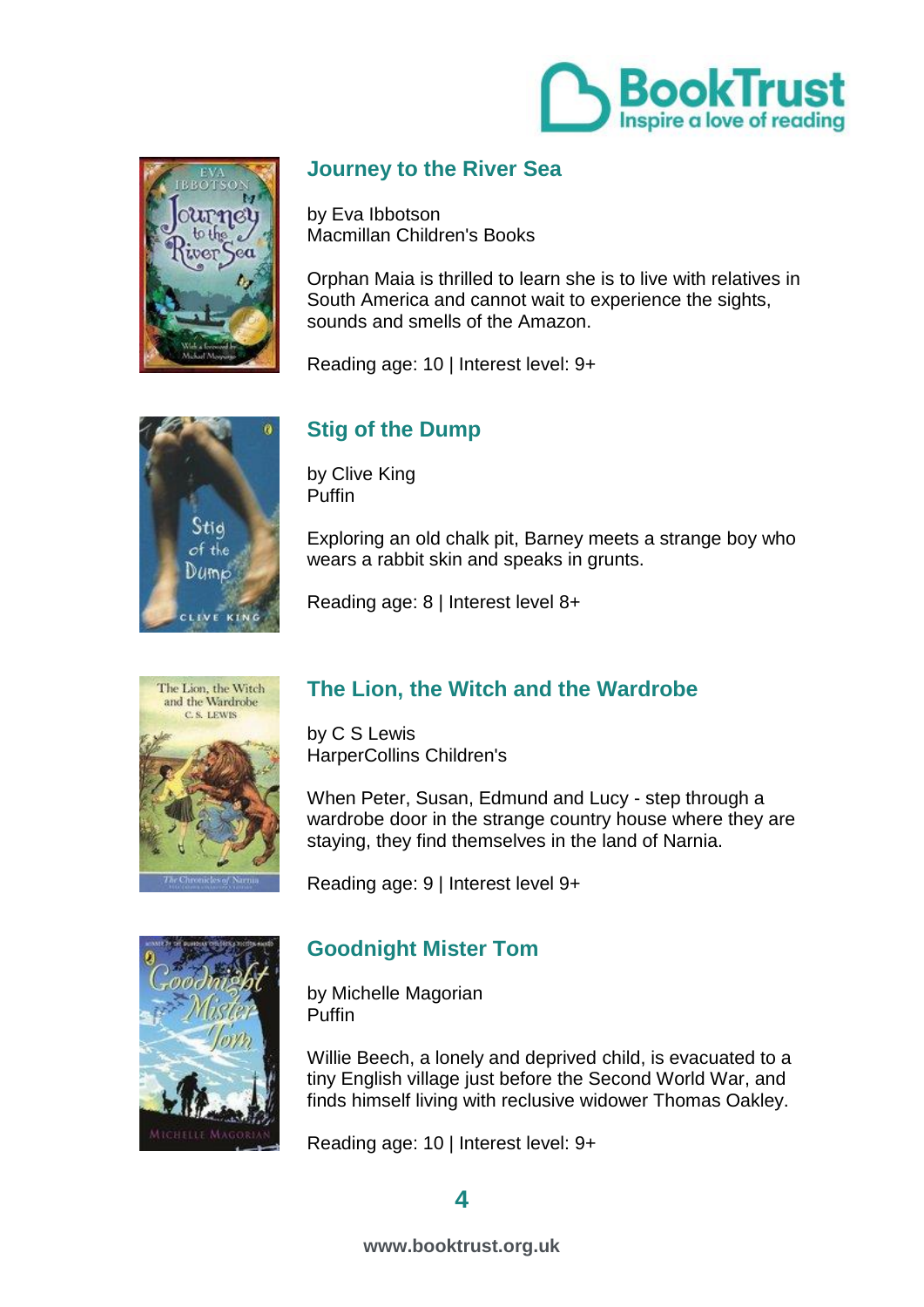



### **[Private Peaceful](http://www.booktrust.org.uk/books/view/24585)**

by Michael Morpurgo HarperCollins Children's Books

Set during World War I, *Private Peaceful* charts eight hours in the life of Tommo, a young soldier at the Front.

Reading age: 10 | Interest level: 9+



# **[A Monster Calls](http://www.booktrust.org.uk/books/view/31309)**

by Patrick Ness Walker Books Ltd

Connor's mum has cancer and life is changing. There is the nightmare, then there is school, where people avoid him, or persecute him. And then there is the immense, mythic Monster.

Reading age: 10 | Interest level: 11+



### **[The Borrowers](http://www.booktrust.org.uk/books/view/31818)**

by Mary Norton Puffin

The Borrowers are tiny people who live in the secret places of old houses - behind the mantelpiece, inside the harpsichord, under the kitchen clock.

Reading age: 9 | Interest level: 9+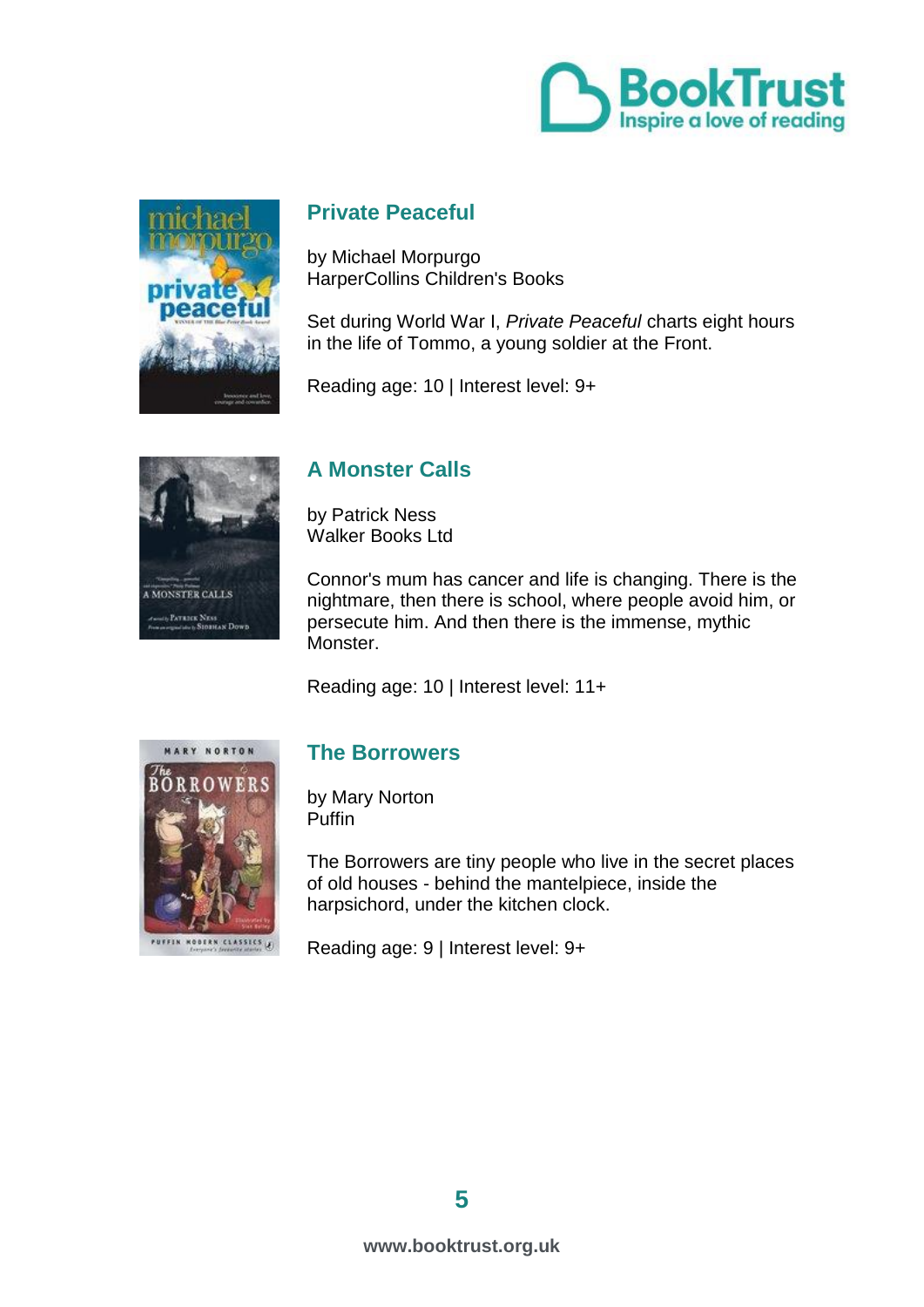



### **[Truckers](http://www.booktrust.org.uk/books/view/33344)**

by Terry Pratchett Corgi Children's

The first title in the *Bromeliad* trilogy, this is an enchanting fantasy from favourite author Terry Pratchett.

Reading age: 10 | Interest level: 9+



# **[Swallows and Amazons](http://www.booktrust.org.uk/books/view/33299)**

by Arthur Ransome Red Fox

It's the summer holidays, and the Walker children are excited to set sail on their boat Swallow and camp on Wild Cat Island.

Reading age: 9 | Interest level: 8+



# **[Harry Potter and the Philosopher's Stone](http://www.booktrust.org.uk/books/view/30267)**

by J K Rowling Bloomsbury Children's Books

After the misery of life with his ghastly aunt and uncle, Harry Potter is delighted to have the chance to embark on an exciting new life at the Hogwart's School of Wizardry and Witchcraft.

Reading age: 10 | Interest level: 8+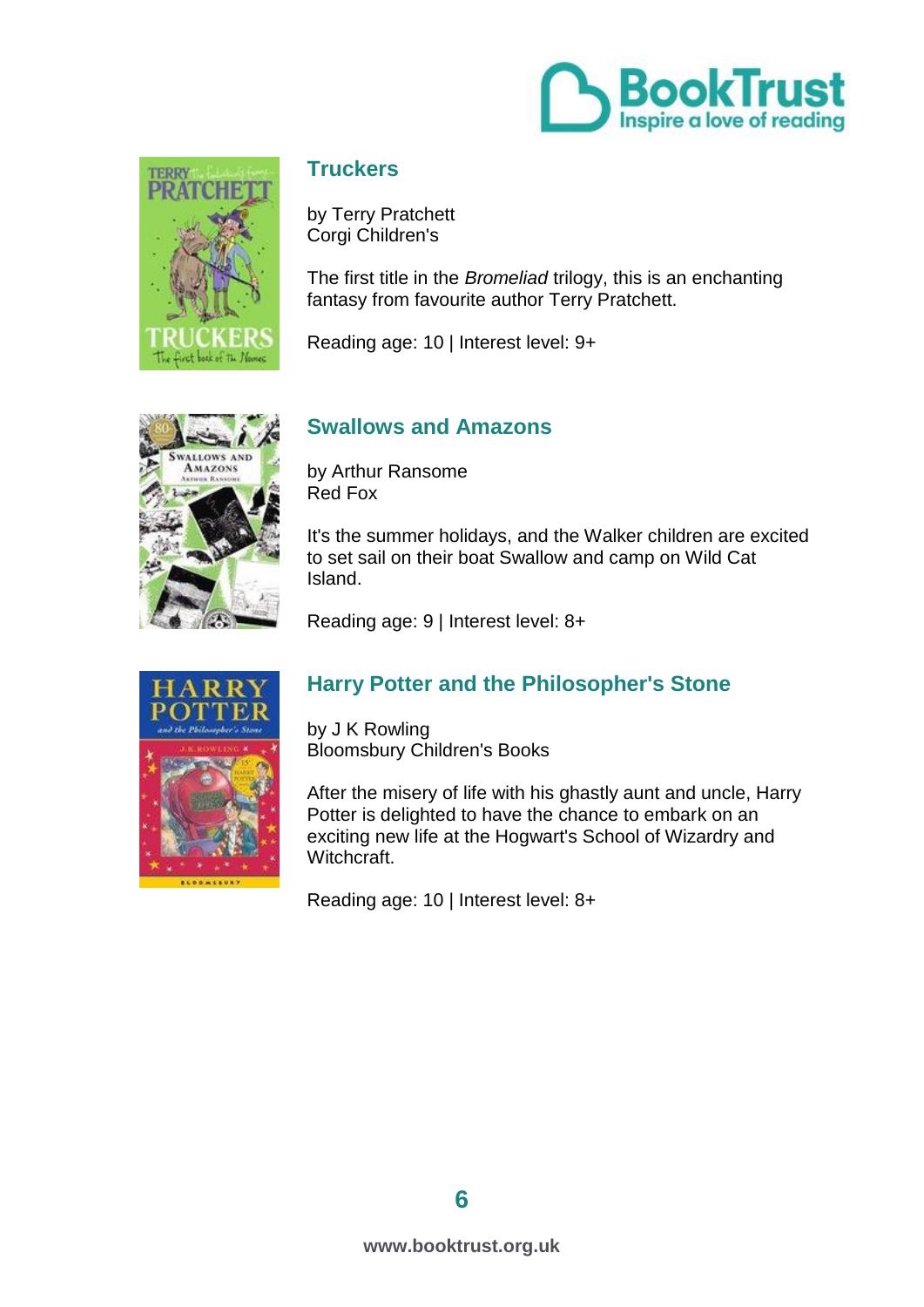



### **[Holes](http://www.booktrust.org.uk/books/view/33345)**

by Louis Sachar **Bloomsbury** 

Stanley Yelnats' family has a history of bad luck, so he is not entirely surprised when a miscarriage of justice sends him to the Camp Green Lake Juvenile Detention Centre.

Reading age: 10 | Interest level: 10+



### **[The Little Prince](http://www.booktrust.org.uk/books/view/33303)**

by Antoine de Saint-Exupery Egmont

An air pilot makes a forced landing deep in the Sahara Desert. There, he makes a mysterious Little Prince, who tells him a series of wise and enchanting stories.

Reading age: 8 | Interest level: 8+



### **[Ballet Shoes](http://www.booktrust.org.uk/books/view/33301)**

by Noel Streatfeild Orion Children's Books

First published in the 1930s, this classic story of three very different girls who work hard to master their talents has captivated children's imaginations for decades.

Reading age: 9 | Interest level: 8+